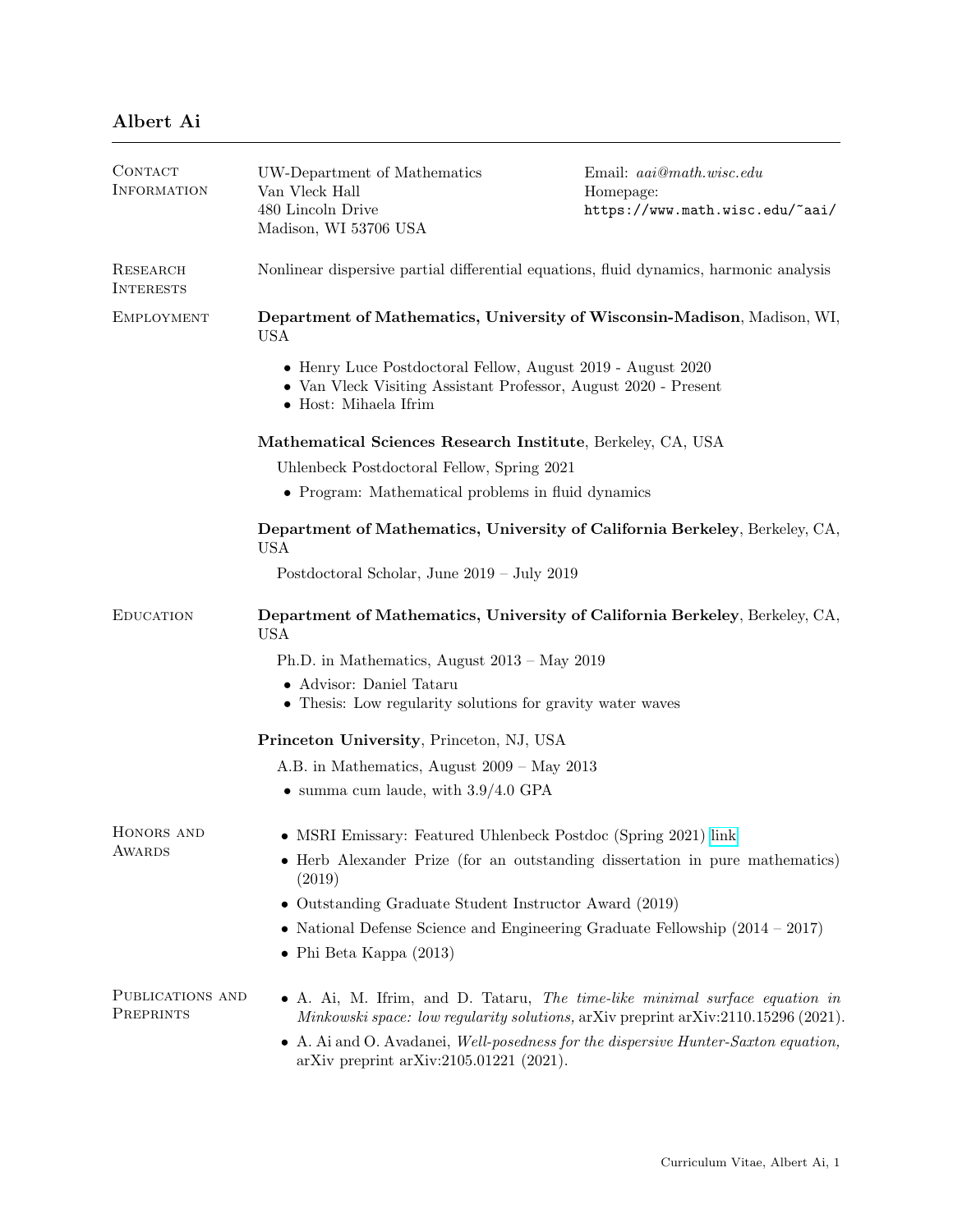|                                 | • A. Ai, M. Ifrim, and D. Tataru, Two dimensional gravity waves at low regularity<br>II: Global solutions, arXiv preprint arXiv:2009.11513, to appear in Annales de<br>l'Institut Henri Poincaré C, Analyses Non Linéaire (2021).                                |  |  |
|---------------------------------|------------------------------------------------------------------------------------------------------------------------------------------------------------------------------------------------------------------------------------------------------------------|--|--|
|                                 | • A. Ai, M. Ifrim, and D. Tataru, Two dimensional gravity waves at low regularity<br><i>I: Energy estimates, arXiv preprint arXiv:1910.05323 (2019).</i><br>• A. Ai, Low regularity solutions for gravity water waves II: The 2D case, Ann.<br>PDE, 6, 4 (2020). |  |  |
|                                 |                                                                                                                                                                                                                                                                  |  |  |
|                                 | • A. Ai, Z. Dvir, S. Saraf, and A. Wigderson, Sylvester-Gallai type theorems for<br>approximate collinearity, Forum Math. Sigma, Vol. 2 (2014).                                                                                                                  |  |  |
|                                 | • A. Ai, A. Lapanowski, Y. Plan, and R. Vershynin, One-bit compressed sensing<br>with non-gaussian measurements, Linear Algebra and its Applications, Vol. 441<br>$(2014)$ , p. 222-239.                                                                         |  |  |
| CONFERENCE AND<br>SEMINAR TALKS | • Oberwolfach Seminar Mini-series Lectures.<br>May $28 - \text{June } 3, 2023. \text{ MFO},$<br>Oberwolfach-Walke, Germany (upcoming).                                                                                                                           |  |  |
|                                 | • PDE Seminar. October 22, 2021. Brown University, Providence, RI, USA (vir-<br>tual).                                                                                                                                                                           |  |  |
|                                 | • Analysis and PDE Seminar. April 16, 2021. University of Southern California,<br>Los Angeles, CA, USA (virtual).                                                                                                                                                |  |  |
|                                 | • Recent Developments in Fluid Dynamics. April 15, 2021. Mathematical Sciences<br>Research Institute, Berkeley, CA, USA (virtual).                                                                                                                               |  |  |
|                                 | • Differential Equations Seminar. April 1, 2021. University of Michigan, Ann<br>Arbor, MI, USA (virtual).                                                                                                                                                        |  |  |
|                                 | • Water Waves and Other Interface Problems Seminar. March 30, 2021. Mathe-<br>matical Sciences Research Institute, Berkeley, CA, USA (virtual).                                                                                                                  |  |  |
|                                 | • AMS Special Session on Nonlinear Wave Equations, General Relativity, and Con-<br>nections to Fluid Dynamics. March 20, 2021 (virtual).                                                                                                                         |  |  |
|                                 | • Analysis and PDE Seminar. May 11, 2020. UC Berkeley, Berkeley, CA, USA<br>(virtual).                                                                                                                                                                           |  |  |
|                                 | • PDE and Applied Math Seminar. April 30, 2020. UC Davis, Davis, CA, USA<br>(virtual).                                                                                                                                                                           |  |  |
|                                 | • BIRS Workshop: Dynamics in Geometric Dispersive Equations and the Effects<br>of Trapping, Scattering and Weak Turbulence, Revisited. February $2 - 7$ , 2020.<br>Banff International Research Station, Banff, Alberta, Canada.                                 |  |  |
|                                 | • PDE-Geometric Analysis Seminar. October 28, 2019. University of Wisconsin-<br>Madison, Madison, WI, USA.                                                                                                                                                       |  |  |
|                                 | • AMS Special Session on Nonlinear Dispersive Equations and Water Waves. Septem-<br>ber 14, 2019. Madison, WI, USA.                                                                                                                                              |  |  |
|                                 | • Oberwolfach Workshop: Mathematical Theory of Water Waves. July $14 - 20$ ,<br>2019. MFO, Oberwolfach-Walke, Germany.                                                                                                                                           |  |  |
|                                 | • Analysis and PDE Seminar. February 13, 2019. Michigan State University, East<br>Lansing, MI, USA.                                                                                                                                                              |  |  |
|                                 | • Rainwater Seminar. February 5, 2019. University of Washington, Seattle, WA,<br>USA.                                                                                                                                                                            |  |  |
|                                 |                                                                                                                                                                                                                                                                  |  |  |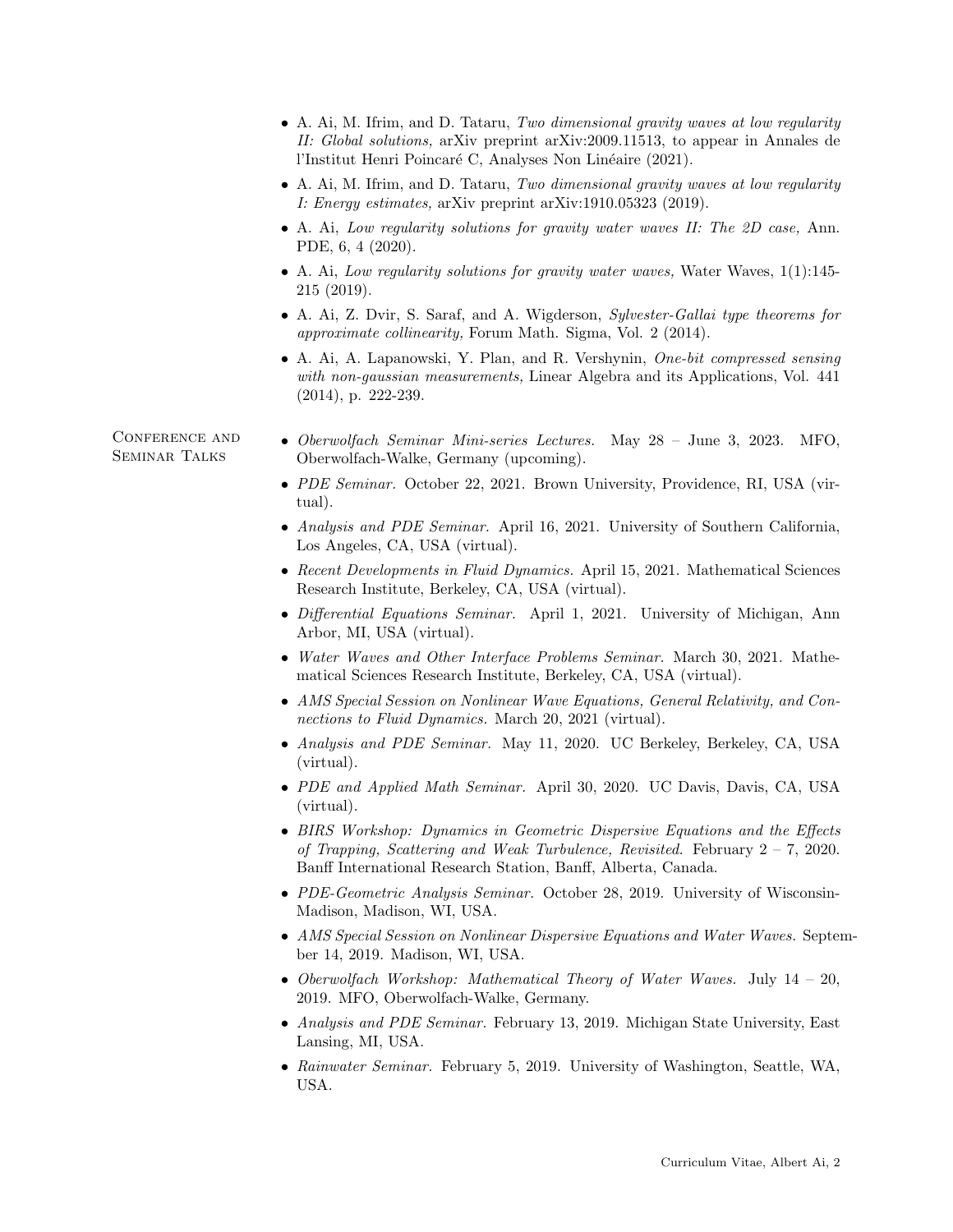|                                           | • AMS Special Session on Analysis and Geometry of Nonlinear Evolution Equa-<br>tions. January 17, 2019. Baltimore, MD, USA.                                                                       |  |  |
|-------------------------------------------|---------------------------------------------------------------------------------------------------------------------------------------------------------------------------------------------------|--|--|
|                                           | • PDE-Geometric Analysis Seminar. November 5, 2018. University of Wisconsin-<br>Madison, Madison, WI, USA.                                                                                        |  |  |
|                                           | • Harmonic Analysis and PDE Student Seminar. October 17, 2017. UC Berkeley,<br>Berkeley, CA, USA.                                                                                                 |  |  |
| CONFERENCES<br>ATTENDED AS<br>PARTICIPANT | • Southern California Analysis and PDE Conference. November $2-3$ , 2019. UC<br>San Diego, San Diego, CA, USA.                                                                                    |  |  |
|                                           | Winter School on Fluid Dynamics, Dispersive Equations, and Quantum Fluids.<br>December 17 – 21, 2018. Universitá Degli Studi Di Padova, Bressanone, Italy.                                        |  |  |
|                                           | • Nonlinear Dirac Equations and Related Problems. May $28 - 30$ , 2018. Bielefeld<br>University, Bielefeld, Germany.                                                                              |  |  |
|                                           | • Riviére-Fabes Symposium on Analysis and PDE. April $27 - 29$ , 2018. University<br>of Minnesota, Minneapolis, MN, USA.                                                                          |  |  |
|                                           | • Shanks Workshop on Mathematical Aspects of Fluid Dynamics. March $24 - 25$ ,<br>2018. Vanderbilt University, Nashville, TN, USA.                                                                |  |  |
|                                           | • Oberwolfach Workshop: Nonlinear Waves and Dispersive Equations. June 11 –<br>14, 2017. MFO, Oberwolfach-Walke, Germany.                                                                         |  |  |
|                                           | • Mathematical Analysis of Water Waves and Related Models. June $5 - 9$ , 2017.<br>Bodega Marine Laboratory, Bodega Bay, CA, USA.                                                                 |  |  |
|                                           | • Riviére-Fabes Symposium on Analysis and PDE. April $28 - 30$ , 2017. University<br>of Minnesota, Minneapolis, MN, USA.                                                                          |  |  |
| ACADEMIC<br><b>SERVICES</b>               | • Co-organizer (with J. Wang) of the <i>Harmonic Analysis and PDE Student Semi</i> -<br>nar. Department of Mathematics, UC Berkeley, Berkeley, CA, USA. Fall 2018 -<br>Spring 2019.               |  |  |
|                                           | • Co-organizer (with H. Mandel) of the <i>Preliminary Examination Workshop.</i> De-<br>partment of Mathematics, UC Berkeley, Berkeley, CA, USA. Summer 2018 -<br>Winter 2018.                     |  |  |
|                                           | • Co-organizer (with K. O'Neill) of the <i>Harmonic Analysis and PDE Student Sem-</i><br><i>inar.</i> Department of Mathematics, UC Berkeley, Berkeley, CA, USA. Spring<br>2018.                  |  |  |
|                                           | • Co-organizer (with J. Chen) of the <i>Preliminary Examination Workshop.</i> De-<br>partment of Mathematics, UC Berkeley, Berkeley, CA, USA. Fall 2016 - Winter<br>2017.                         |  |  |
| TEACHING AND<br>MENTORING<br>EXPERIENCE   | • Instructor for <i>Math 431:</i> Introduction to Probability. Department of Mathemat-<br>ics, UW Madison, Madison, WI, USA. Fall 2021.                                                           |  |  |
|                                           | Instructor for <i>Math 431:</i> Introduction to Probability. Department of Mathemat-<br>ics, UW Madison, Madison, WI, USA. Fall 2020 (virtual).                                                   |  |  |
|                                           | • Teaching assistant for the MSRI Virtual Summer Graduate School: Introduction<br>to water waves. Mathematical Sciences Research Institute, Berkeley, CA, USA.<br>July 27, 2020 – August 7, 2020. |  |  |
|                                           | • Mentor for the <i>Directed Reading Program.</i> Department of Mathematics, UC<br>Berkeley, Berkeley, CA, USA. Fall 2014 - Spring 2017.                                                          |  |  |